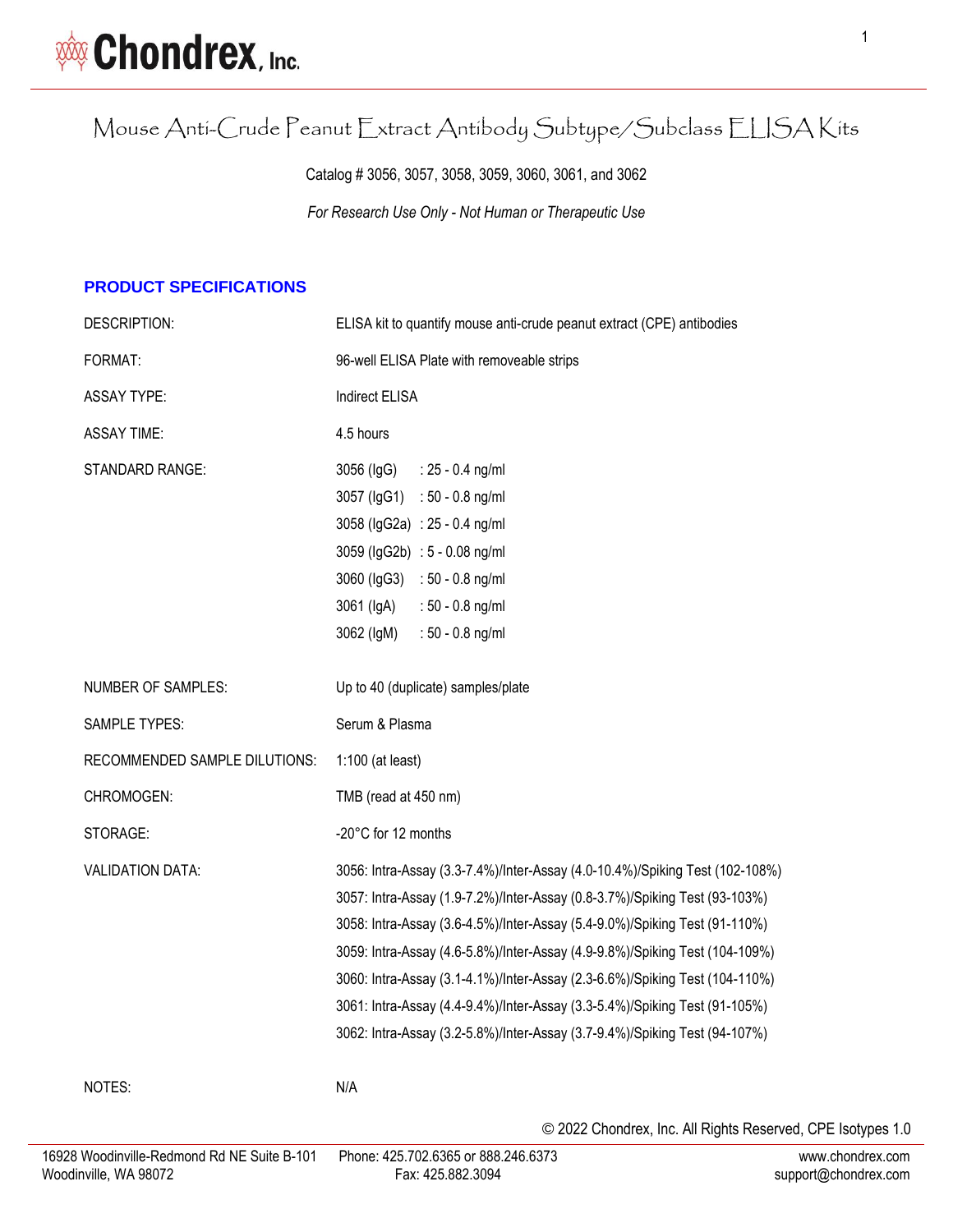# Mouse Anti-Crude Peanut Extract Antibody Subtype/Subclass ELISA Kits

Catalog # 3056, 3057, 3058, 3059, 3060, 3061, and 3062

*For Research Use Only - Not Human or Therapeutic Use*

### **INTRODUCTION**

Immediate hypersensitivity reactions to peanuts, an IgE-mediated food allergy, have been a major public health concern for many years, particularly in westernized countries where peanut allergies can persist into adulthood. For allergic patients, avoidance currently remains the only viable option (*1*).

Eleven potentially important peanut allergens have been identified. Ara h1, Ara h2, Ara h3, and Ara h6 have been designated the major peanut allergens. Ara h2 and Ara h6, two highly related 2S albumins, especially contribute to the development of allergic reactions (*2*).

Mouse peanut allergy models have been used to study the pathogenesis of the peanut allergy and to help develop new treatments. The mouse models can be induced by administration of crude peanut extract (CPE) or each purified Ara allergen and evaluated for the humoral immune responses such as serum anti-IgE and IgG antibodies against the allergen, T-cell mediated immune response associated cytokines levels, as well as body temperature and clinical signs of anaphylaxis. These factor changes observed in the disease models are useful for studying the efficacy of protective effects against the development of allergic reactions (*3*–*9*).

To evaluate the humoral immune response against CPE in mouse allergy models, Chondrex, Inc. provides ELISA kits for assaying mouse anti-CPE subtype and subclass antibodies including IgA, IgM, IgG, IgG1, IgG2a, IgG2b, and IgG3 antibodies. Chondrex, Inc. also offers ELISA kits for assaying anti-ovalbumin, house dust mite, and gliadin antibody subtypes/subclasses as well as total immunoglobulin subtypes/subclasses. For more information, please visit [www.chondrex.com](file:///G:/My%20Drive/www.chondrex.com) or contact [support@chondrex.com.](mailto:support@chondrex.com)

| <b>Item</b>                                                                                                                                                                           | Quantity | Amount                       | <b>Storage</b>  |
|---------------------------------------------------------------------------------------------------------------------------------------------------------------------------------------|----------|------------------------------|-----------------|
| IgG (30561) - 25 ng<br>lgG1 (30571) - 50 ng<br>IgG2a (30581) - 25 ng<br>Standard<br>lgG2b (30591) - 5 ng<br>lgG3 (30601) - 25 ng<br>lgA (30611) - 25 ng<br>lgM (30621) - 50 ng        | 1 vial   | Lyophilized                  | $-20^{\circ}$ C |
| IgG (30113)<br>Secondary Antibody<br>IgG1 (30133)<br>(peroxidase-conjugated<br>IgG2a (30153)<br>polyclonal antibodies)<br>lgG2b (30163)<br>IgG3 (30393)<br>IgA (30183)<br>IgM (30173) | 2 vials  | 50 µl                        | $-20^{\circ}$ C |
| Solution B - Blocking Buffer (30105)                                                                                                                                                  | 1 bottle | 10 <sub>m</sub>              | $-20^{\circ}$ C |
| Solution C - Sample/Standard/Secondary Antibody Dilution Buffer (30106)                                                                                                               | 1 bottle | 50 ml                        | $-20^{\circ}$ C |
| TMB Solution (90023)                                                                                                                                                                  | 2 vials  | $0.2$ ml                     | $-20^{\circ}$ C |
| Chromogen Dilution Buffer (90022)                                                                                                                                                     | 1 bottle | $20 \mathrm{ml}$             | $-20^{\circ}$ C |
| Stop Solution - 2N Sulfuric Acid (9016)                                                                                                                                               |          | 10 <sub>m</sub>              | $-20^{\circ}$ C |
| Wash Buffer, 20X (9005)                                                                                                                                                               |          | 50 ml                        | $-20^{\circ}$ C |
| Crude Peanut Extract Coated ELISA Plate (Green)                                                                                                                                       | 1 each   | 96-well (8-well strips x 12) | $-20^{\circ}$ C |

### **KIT COMPONENTS**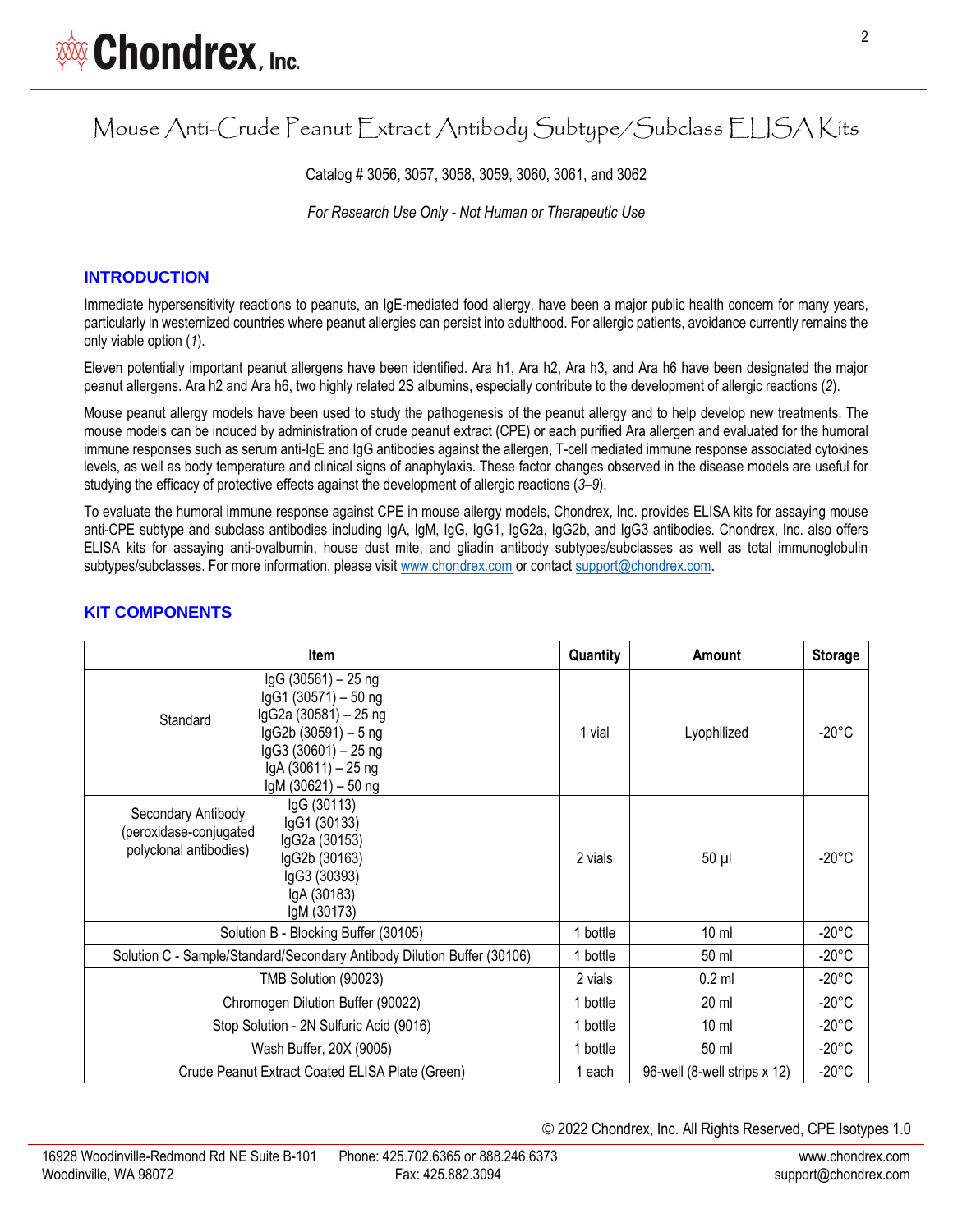# Chondrex, Inc.

# **NOTES BEFORE USING ASSAY**

NOTE 1: It is recommended that the standard and samples be run in duplicate.

NOTE 2: Warm up all buffers to room temperature before use.

NOTE 3: Crystals may form in Wash Buffer, 20X when stored at cold temperatures. If crystals have formed, warm the wash buffer by placing the bottle in warm water until crystals are completely dissolved.

NOTE 4: Measure exact volume of buffers using a serological pipet, as extra buffer is provided.

NOTE 5: Cover the plate with plastic wrap or a plate sealer after each step to prevent evaporation from the outside wells of the plate.

NOTE 6: For partial reagent use, please see the assay protocol's corresponding step for the appropriate dilution ratio. For example, if the protocol dilutes 50 µl of a stock solution in 10 ml of buffer for 12 strips, then for 6 strips, dilute 25 µl of the stock solution in 5 ml of buffer. Partially used stock reagents may be kept in their original vials and stored at -20°C for use in a future assay.

NOTE 7: This kit contains animal components from non-infectious animals and should be treated as potential biohazards in use and for disposal.

NOTE 8: Depending on the isotypes, subtypes, and targeting epitopes of antibodies, the binding affinity of individual antibodies varies significantly. Therefore, the total IgG antibody concentration calculated as the sum of individual IgG subtypes might not perfectly match the total IgG concentration as determined by the Mouse Anti-CPE IgG Antibody ELISA Kit (Cat # 3056).

# **ASSAY OUTLINE**

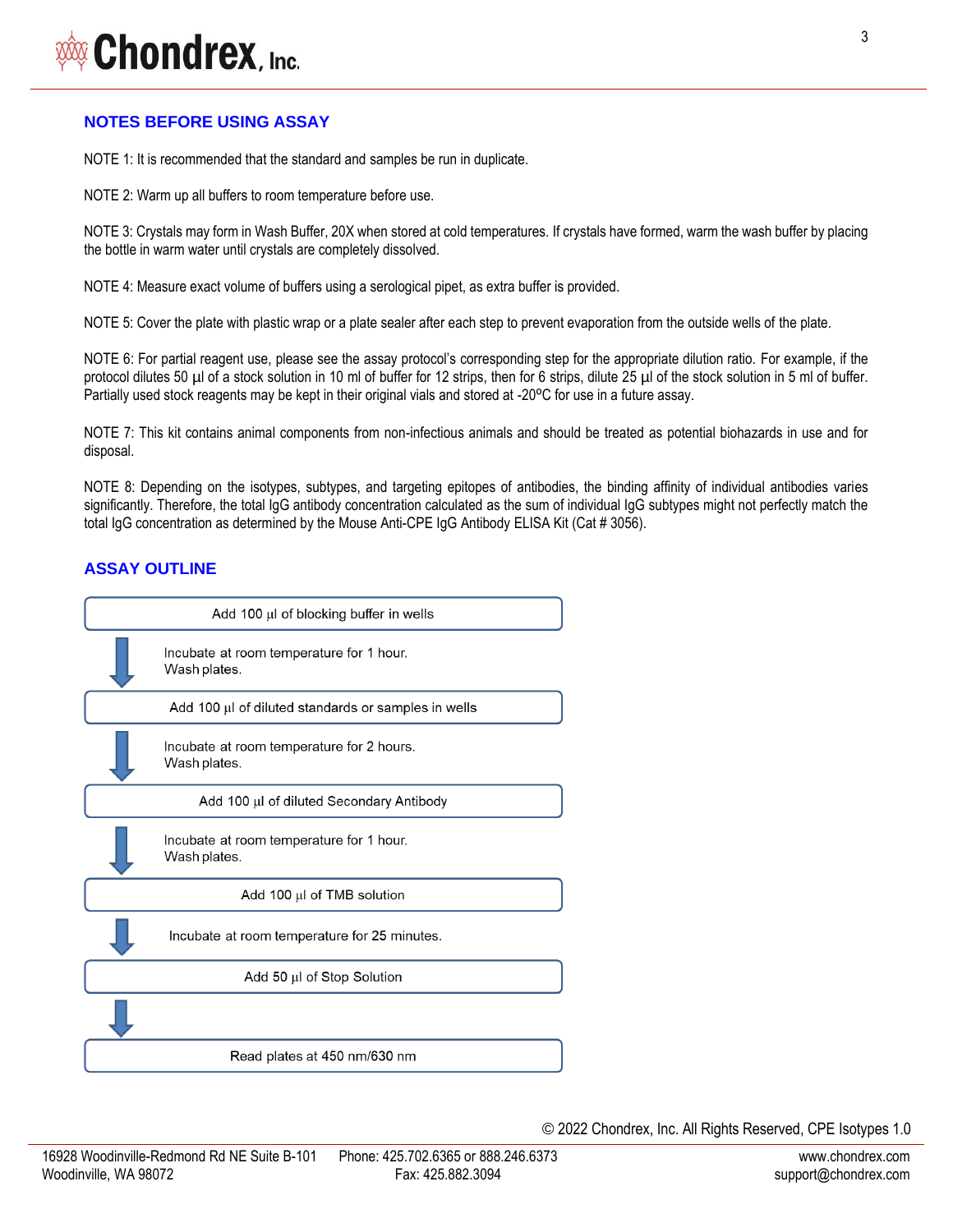### **PLATE MAPPING**

Example of the Mouse Anti-CPE IgG1, IgG3, IgA, and IgM Antibody ELISA Kits



## **ASSAY PROCEDURE**

- 1. **Add Blocking Buffer:** Add 100 µl of the Blocking Buffer (Solution B) to each well and incubate at room temperature for 1 hour.
- 2. **Prepare Standard Dilutions**: Please see the figure below for each assay's recommended standard range. Dissolve one vial of Standard in 1 ml of Sample/Standard/Secondary Antibody Dilution Buffer (Solution C) and keep it as a standard stock. Dilute the standard stock accordingly to get the first stock solution. Then serially dilute it with Solution C. For example, mix 250 µl of the first stock solution with an equal volume of Solution C to make the second stock solution, and then repeat it five more times. The original standard stock solution may be stored at -20°C for use in a future assay. Chondrex, Inc. recommends making fresh serial dilutions for each assay.

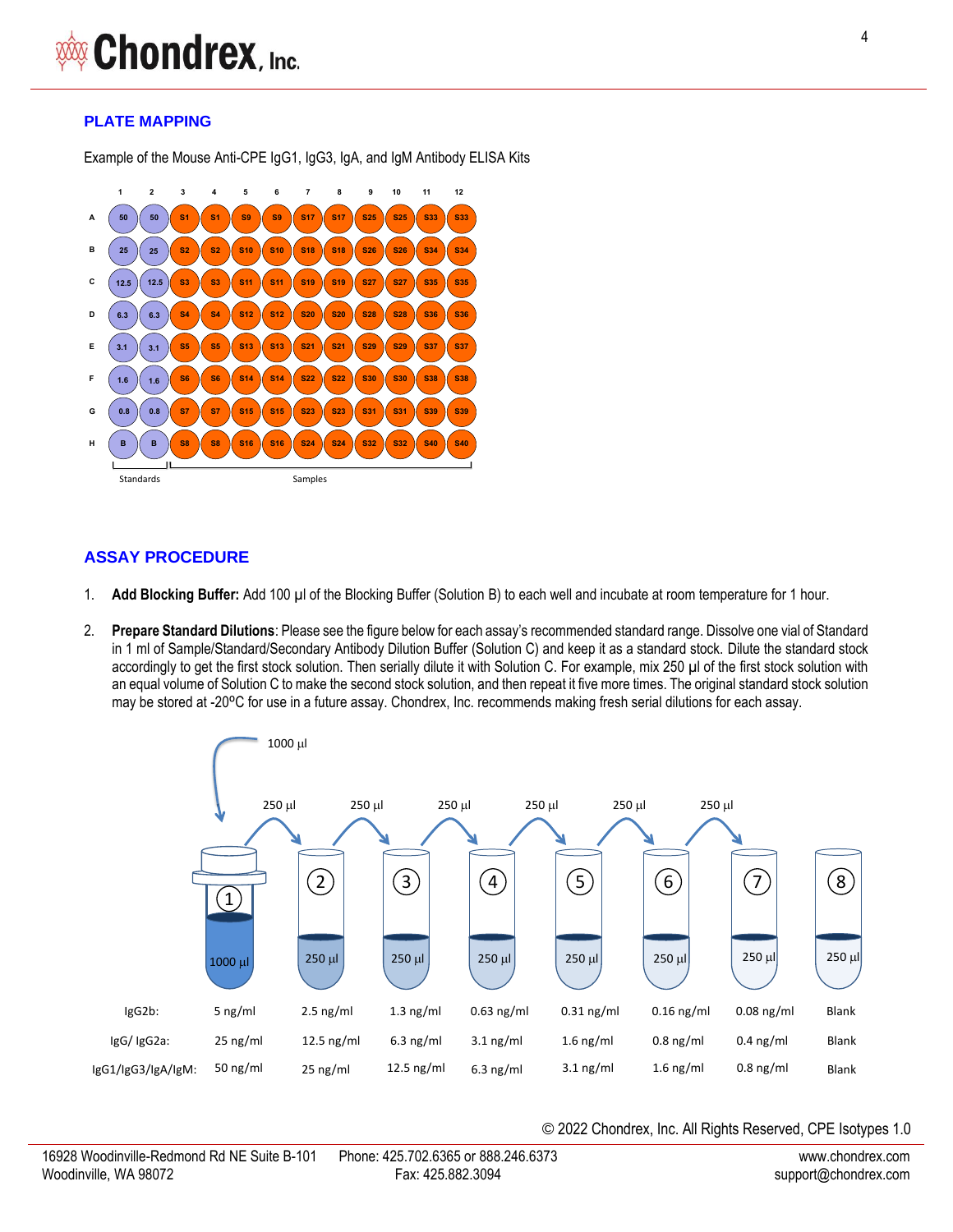- 3. **Prepare Sample Dilutions**: The dilution of serum from mice immunized with CPE varies (1:100 or more) depending on the immunization schedule and timing of serum collection. In general, no antibodies against CPE are observed in normal serum at a 1:100 dilution.
- 4. **Wash**: Dilute 50 ml of 20X wash buffer in 950 ml of distilled water (1X wash buffer). Wash the plate with 1X wash buffer at least 3 times using a wash bottle with manifold or an automated plate washer. Empty the plate by inverting it and blotting on a paper towel to remove excess liquid. *Do not allow the plate to dry out.*
- 5. **Add Standards and Samples**: Add 100 µl of standards, Solution C (blank), and samples to wells in duplicate. Incubate at room temperature for 2 hours.
- 6. **Wash**: Wash the plate with 1X wash buffer at least 3 times using a wash bottle with manifold or an automated plate washer. Empty the plate by inverting it and blotting on a paper towel to remove excess liquid. *Do not allow the plate to dry out.*
- 7. **Add Secondary Antibody**: Dilute one vial of Secondary Antibody in 10 ml Sample/Standard/Secondary Antibody Dilution Buffer (Solution C). Add 100 µl of secondary antibody solution to each well and incubate at room temperature for 1 hour.

| Strip# | 2 <sup>nd</sup> Antibody (µl) | Solution C (ml) |
|--------|-------------------------------|-----------------|
|        |                               | 1.7             |
|        |                               | 3.3             |
|        | 25                            | 5.0             |
|        | 33                            | 6.6             |
|        | 42                            | 8.2             |
| 10     | 50                            | 10.0            |

- 8. **Wash**: Wash the plate with 1X wash buffer at least 3 times using a wash bottle with manifold or an automated plate washer. Empty the plate by inverting it and blotting on a paper towel to remove excess liquid. *Do not allow the plate to dry out.*
- 9. **Add TMB Solution**: Use new tubes when preparing TMB solution. Just prior to use, prepare TMB solution with Chromogen Dilution Buffer as shown in the following table. Add 100 µl of TMB solution to each well immediately after washing the plate and incubate for 25 minutes at room temperature

| Strip# | TMB (µI) | <b>Chromogen Dilution Buffer (ml)</b> |  |
|--------|----------|---------------------------------------|--|
|        | 34       | 1.7                                   |  |
|        | 66       | 3.3                                   |  |
|        | 100      | 5.0                                   |  |
|        | 132      | 6.6                                   |  |
| 10     | 164      | 8.2                                   |  |
| 19     | 200      | 10.0                                  |  |

- 10. **Stop**: Stop the reaction with 50 µl of 2N Sulfuric Acid (Stop Solution) to each well.
- 11. **Read Plate**: Read the OD values at 450 nm. If the OD values of samples are greater than the OD values of the highest standard, reassay the samples at a higher dilution. A 630 nm filter can be used as a reference.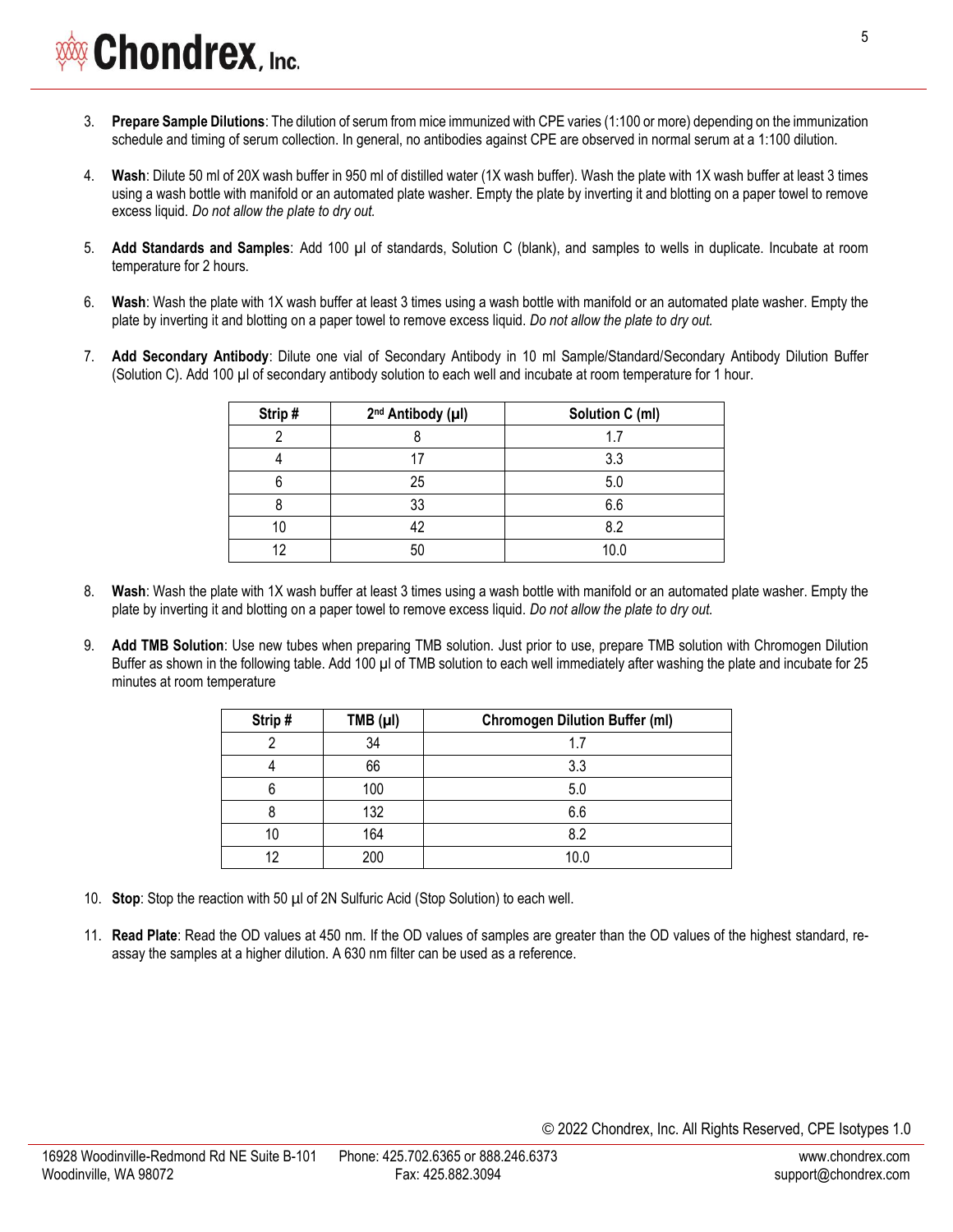# **CALCULATING RESULTS**

- 1. Average the duplicate OD values for the standards, blanks (B), and test samples.
- 2. Subtract the averaged blank OD values from the averaged OD values of the standards and test samples.
- 3. Plot the OD values of the standards against the ng/ml of antibody standard. Using a log/log plot will linearize the data. Figure 1 shows sample standard curves for anti-CPE Ig antibodies.
- 4. The ng/ml of antibody in test samples can be calculated using regression analysis. Multiply it by the sample dilution factor to obtain the antibody concentration (ng/ml) in original test samples.



Figure 1 - Typical Standard Curves for the Anti-CPE Antibody ELISA Kits

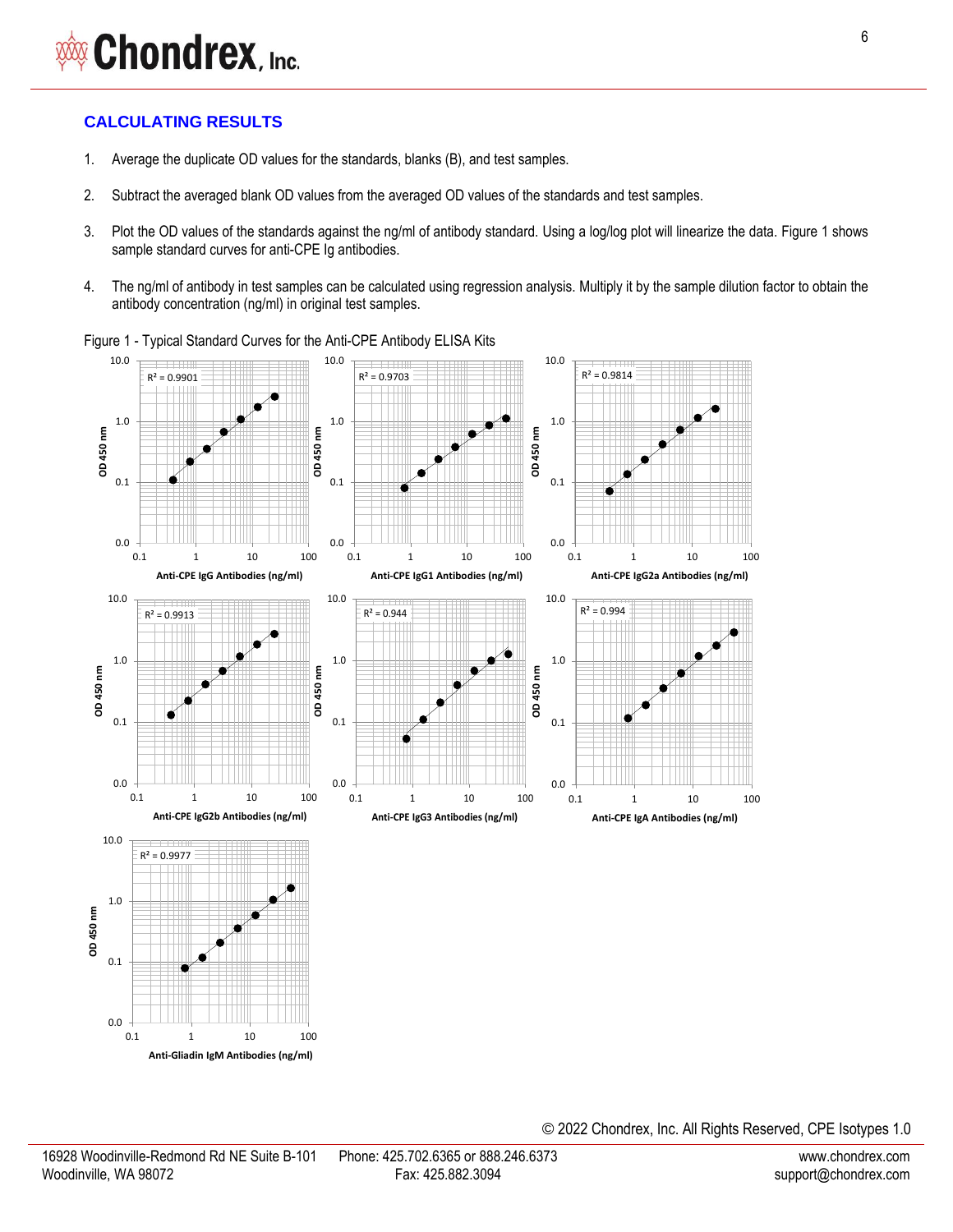# **VALIDATION DATA**

Table 1 - Reproducibility Data for the Mouse Anti-CPE IgG Antibody ELISA Kit

| Test               | $0.5$ ng/ml | $2.5 \text{ ng/ml}$ | 10 $ng/ml$ |
|--------------------|-------------|---------------------|------------|
| Intra-Assay CV (%) | 4.3         |                     | າາ<br>J.J  |
| Inter-Assay CV (%) | 9.3         | 4.V                 | 10.4       |
| Spike Test* (%)    | 102%        | 108%                | 107%       |

Table 2 - Reproducibility Data for the Mouse Anti-CPE IgG1 Antibody ELISA Kit

| Test               | 1.6 $ng/ml$ | $6.3$ ng/ml | $25$ ng/ml |
|--------------------|-------------|-------------|------------|
| Intra-Assay CV (%) | . .         |             | . ყ        |
| Inter-Assay CV (%) | ບ. ເ        | U.J         |            |
| Spike Test* (%)    | 95%         | 93%         | 103%       |

Table 3 - Reproducibility Data for the Mouse Anti-CPE IgG2a Antibody ELISA Kit

| Test               | $1.0$ ng/ml | $6.0$ ng/ml | $20$ ng/ml |
|--------------------|-------------|-------------|------------|
| Intra-Assay CV (%) | 3.6         |             |            |
| Inter-Assay CV (%) | 9.0         |             |            |
| Spike Test* (%)    | 95%         | 91%         | 110%       |

Table 4 - Reproducibility Data for the Mouse Anti-CPE IgG2b Antibody ELISA Kit

| Test               | $0.1$ ng/ml | $0.63$ ng/ml | $2.5$ ng/ml |
|--------------------|-------------|--------------|-------------|
| Intra-Assay CV (%) | 5.8         |              |             |
| Inter-Assay CV (%) | 9.8         |              | 4.9         |
| Spike Test* (%)    | 106%        | 104%         | 109%        |

Table 5 - Reproducibility Data for the Mouse Anti-CPE IgG3 Antibody ELISA Kit

| Test               | $1.5 \text{ ng/ml}$ | 8 na/ml | $35$ ng/ml |
|--------------------|---------------------|---------|------------|
| Intra-Assay CV (%) | 21<br>ບ.ບ           |         |            |
| Inter-Assay CV (%) | 6.6                 | ے .     |            |
| Spike Test* (%)    | '10%                | 105%    | 104%       |

Table 6 - Reproducibility Data for the Mouse Anti-CPE IgA Antibody ELISA Kit

| Test               | 1.6 $ng/ml$ | $6.3$ ng/ml | $25$ ng/ml |
|--------------------|-------------|-------------|------------|
| Intra-Assay CV (%) | . .         | 9.4         | 4.4        |
| Inter-Assay CV (%) | 3.4         |             | υ.υ        |
| Spike Test* (%)    | 105%        | 96%         | 91%        |

Table 7 - Reproducibility Data for the Mouse Anti-CPE IgM Antibody ELISA Kit

| Test               | 1.3 $ng/ml$ | 8 ng/ml | $20$ ng/ml |
|--------------------|-------------|---------|------------|
| Intra-Assay CV (%) | ◡.∠         |         |            |
| Inter-Assay CV (%) | 4.8         |         | 9 4        |
| Spike Test* (%)    | 107%        | 101%    | 94%        |

\*Known amounts of anti-CPE antibodies were added to samples and then diluted with Sample/Standard/Secondary Antibody Dilution Buffer to assay anti-CPE antibodies by ELISA.